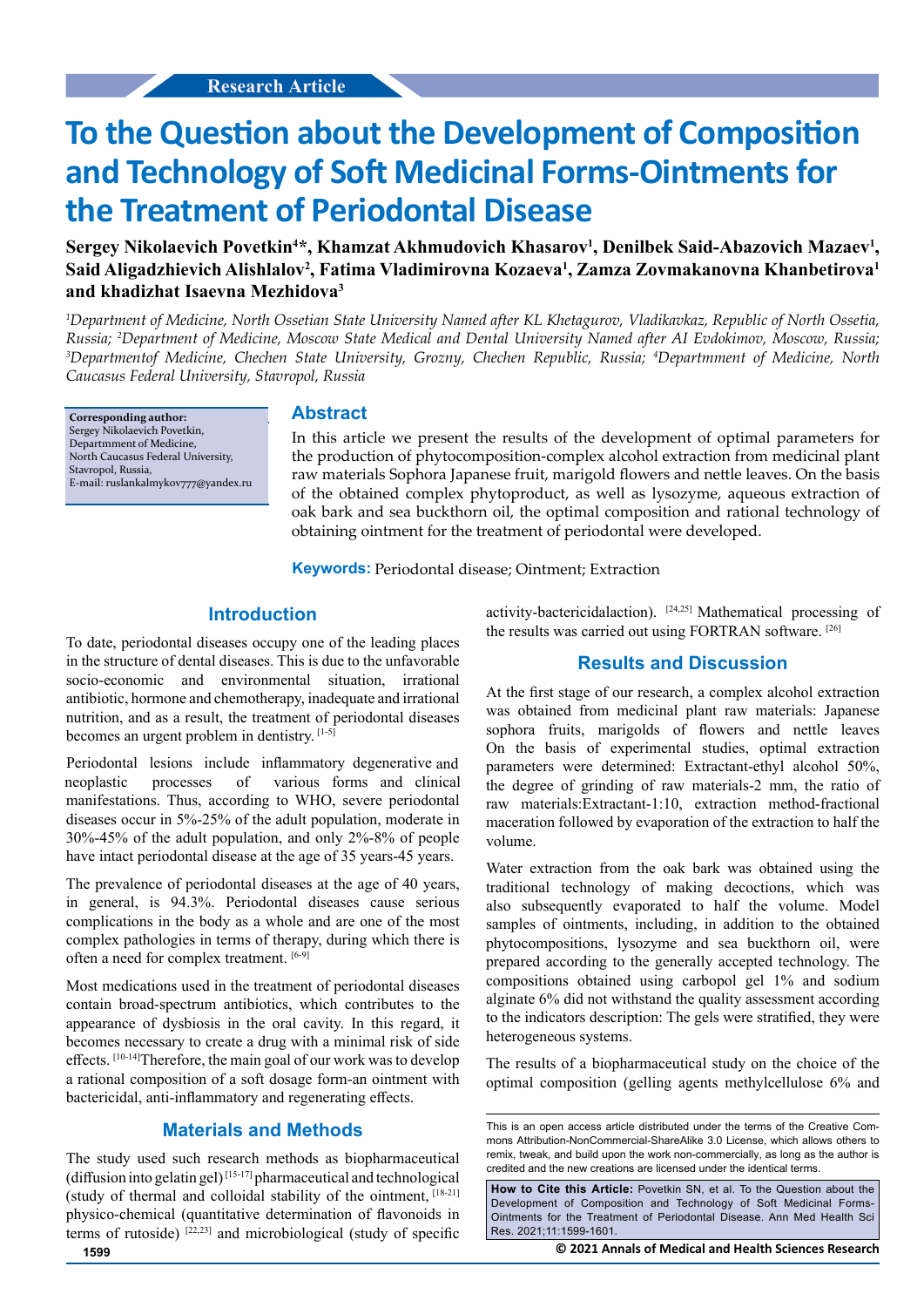Povetkin SN, et al.: To the Question about the Development of Composition and Technology of Soft Medicinal Forms-Ointments for the Treatment of Periodontal Disease

polyethylene oxide base 7:3) are shown in [Figure 1]. The studies were conducted in 4 repetitions.

It follows from the data in the figure that the staining zones of the model samples of ointment no. 1, 3, 5, 7 (methylcellulose) and no. 2, 4, 6, 8, (polyethylene oxide) are approximately the same, so the compositions under consideration are taken by us for further research.

The release of flavonoids from the studied compositions no. 7 and no. 8 was carried out by the Kruvchinsky equilibrium dialysis method, while cellophane of the Kuprofan brand was used as a semi-permeable membrane, ethyl alcohol 50% served as the dialysis medium. The system was additionally sealed, thermostatically controlled, and samples were taken at specified intervals. The quantitative content of flavonoids in the sample was determined spectrophotometrically in terms of rutoside.

The results of the experiment are shown in [Figure 2]

It can be seen from the figure data that composition no. 8 has the highest degree of flavonoid release-76%, which is 14%more than that of composition no. 7.



**Figure 1:** Release of flavonoids in 3% gelatin gel (iron III chloride reagent).



**Figure 2:** Results of a biopharmaceutical study by dialysis through a semipermeable membrane.



**Figure 3:** Microbial retention zones.

The optimal composition was also selected according to the delay zone the manifestation of bactericidal activity. The study was carried out by the "well" method on a nutrient medium impregnated with a culture obtained from the oral cavity of patients with periodontal diseases. The evaluation criterion was the growth inhibition zone around the "well", due to the ability of the ointment to suppress the growth of colonies of microorganisms by diffusion into the nutrient medium. The results of the experiment are shown in [Figure 3].

#### **Note**

No. 7-The diameter of the inhibition zone is 2.6

No. 7-The diameter of the inhibition zone is 2.8

No. 8-The diameter of the inhibition zone is 3.0

No. 8-The diameter of the inhibition zone is 3.2

It follows from the data in the figure that the greatest delay in the growth of microorganisms on the nutrient medium meatpeptone broth corresponds to composition no. 8.

When conducting research on the study of colloidal (centrifugation) and thermal (heating and freezing) therefore, the model composition no. 7 was stratified, became unusable. Therefore, the composition of ointment no. 8 is recognized by us as the optimal composition. [27]

## **Conclusion**

Thus, on the basis of comprehensive experimental studies, we have proposed the optimal composition of an ointment based on phytocomponents (Japanese sophora fruits, flower marigolds, nettle leaves, oak bark, sea buckthorn fruits) and lysozyme. This composition of the ointment can be used for subsequent research on the development of domestic medicinal products for the treatment of periodontal disease.

#### **Acknowledgments**

The authors express their gratitude to associate professors Gappoeva VS, Lavrinenko Yu. V, Morozov Yu A for their assistance in conducting these studies.

#### **References**

1. Raevskaya AI, Belyalova AA, Shevchenko PP, Karpov SM, Mishvelov AE, Simonov AN, et al. Cognitive impairments in a range of somatic diseases diagnostics, modern approach to therapy. Pharmacophore. 2020;11:136-141.